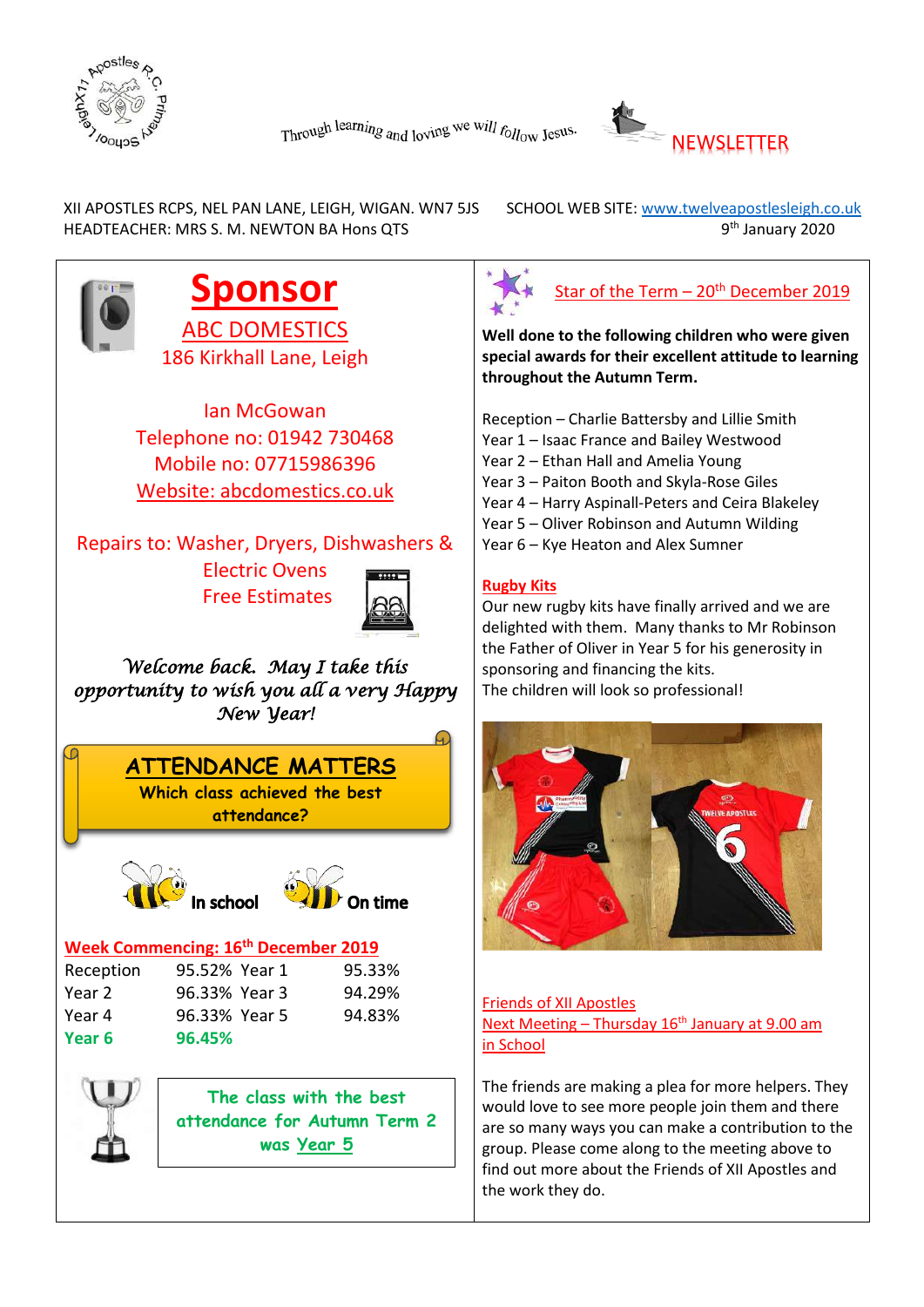| We were delighted that 15% of children attained 100%                                                        | The Friends of XII Apostles is anyone who wishes to be |
|-------------------------------------------------------------------------------------------------------------|--------------------------------------------------------|
| attendance and received certificates and rewards for this.   a friend of the school. This includes parents, |                                                        |
|                                                                                                             | grandparents and relatives of any child who attends    |

#### Volunteers needed for Bagels!

Many thanks once again to all those parents that have volunteered, both past and present to help prepare and distribute the bagels before the start of school.

To enable us to continue running the magic breakfast programme, we still need volunteers from 8.15 am to 9.00 am to help with toasting/warming of the bagels and taking them outside on the playground. If you are able to give some time after Christmas and maybe volunteer for a particular day or a week, please leave your name at the school office.



#### Artist in Residence Mandy Beck Mckim

The children in Year 1 and Year 5 are very fortunate to have the opportunity to work with Mandy on a weekly basis this term. The children in Year 5 will be working on a commemorative piece to represent the closure of XII Apostles Church.

The children in Year 1 will be producing a piece of art work to represent the seasons. This will be made into a digital piece that will be displayed in their outdoor play area.

Please ask your child about this project and look out on our web site for photographs.



### Year 6 Robin Wood Residential

XII Apostles School. In short, the Friends are people

who wish to help the school.

Monday 13<sup>th</sup> January to Wednesday 15<sup>th</sup> January Mr Rowlands, Mrs Whitton, Mrs Seddon and Mr Moore will accompany the children on this residential trip. I will spend the day with the children on Tuesday. Mr Rowlands has sent a letter home with final details. The children will leave at 9:00 am on Monday and return at 3:15 pm on Wednesday.



#### Year 3 Collective Worship

Friday 17<sup>th</sup> January at 3.00 pm in the School Hall Mrs Evans and the children in Year 3 would like to invite parents to join them at the end of the school day for collective worship.



#### **Year 6 Bikeability Cycle Training Programme week beginning 27th January 2020**

Letters have been distributed to all pupils in Year 6 with the full details of this programme. It is delivered by **Fully Qualified Instructors** and commences with a playground session, followed by road training on suitable roads (Risk Assessments are carried out prior to training). At all times and on all rides, the group will be led and followed by an instructor. The courses are fully funded in Wigan.

If you still want your child to participate please inform the office as soon as possible.